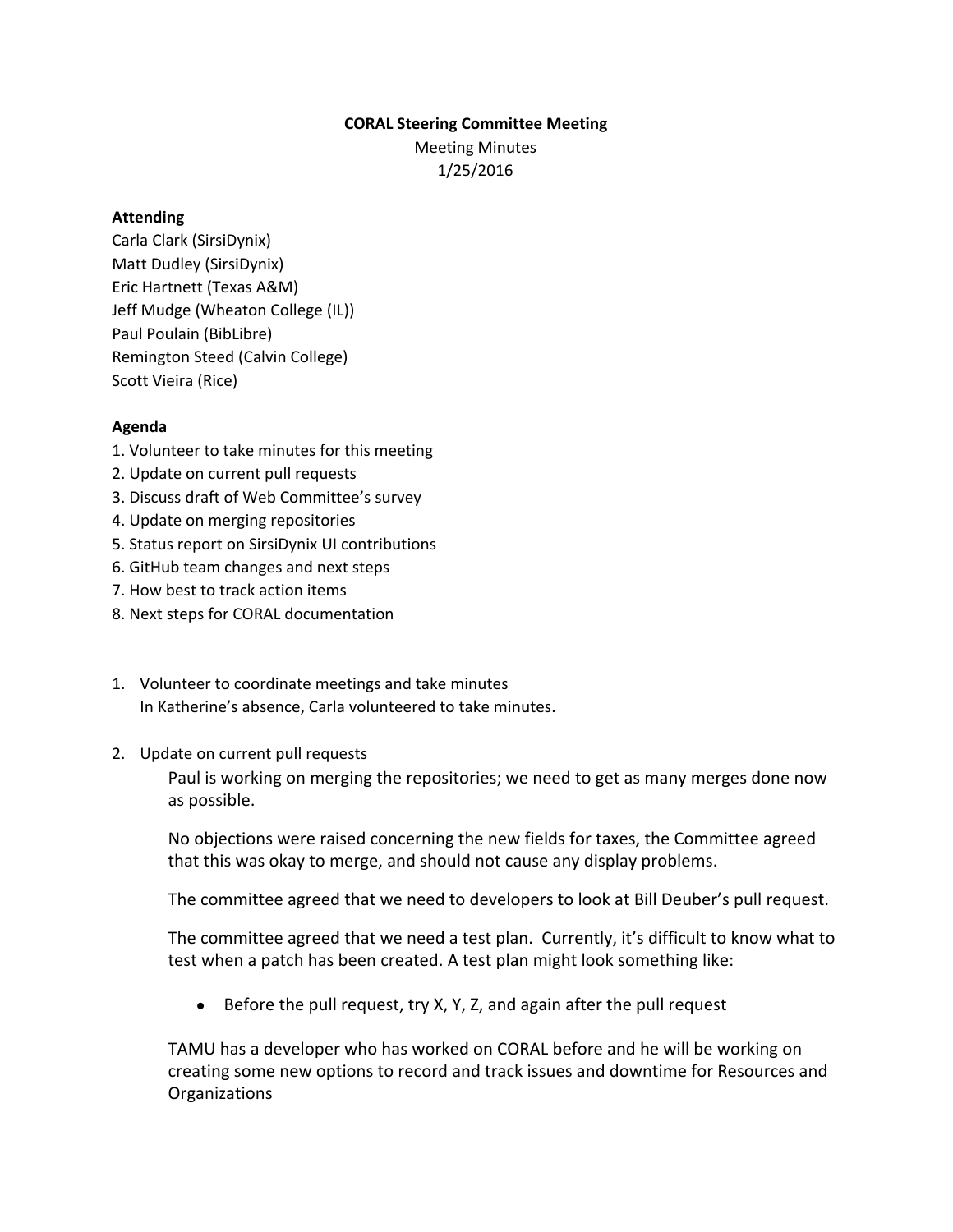- Organization, Issues and Downtime Feature #27
- Resources, Issues and Downtime Feature #66

The committee agreed that we should press pause on GOKB while the merging of the repositories is underway. Paul said it's progressing well, but does still need some work.

The committee agreed to follow up with NC State and their work on Resource Routing before merging their work.

The committee agreed that more discussion is needed around the Organization module, and the Authentication module needs testing. Paul is taking care of the Usage Module.

3. Discuss draft of Web Committee's survey

Scott mentioned the Web Committee Survey has been completed, and they are working on a summary report.

Scott will review the survey results and the Web Committee will have a conversation about repository merge and report back.

4. Update on merging repositories

Steve will send an email to the community about the repository merge, indicating that February 15 is the soft deadline for the merge.

Paul will merge the repositories morning of Feb 22 (his time)

Paul says that there are documents to alert libraries to use the new repository, the email to the community should mention where to find these.

Action Item: Jeff will take ownership of combined install scripts

5. Status report on SirsiDynix UI contributions

SirsiDynix finished a first round of updates to the CSS for CORAL, and we have also completed the work so that a site can create/update/delete funds through the Admin link for the Resources module. Library staff can now create funds one at a time, or upload a file of fund codes and fund names in batch.

6. GitHub team changes and next steps Going forward make groups, owners be whatever we need.

**Action item for Jeff:** Set up new group in GitHub based on governance docs

7. How best to track action items